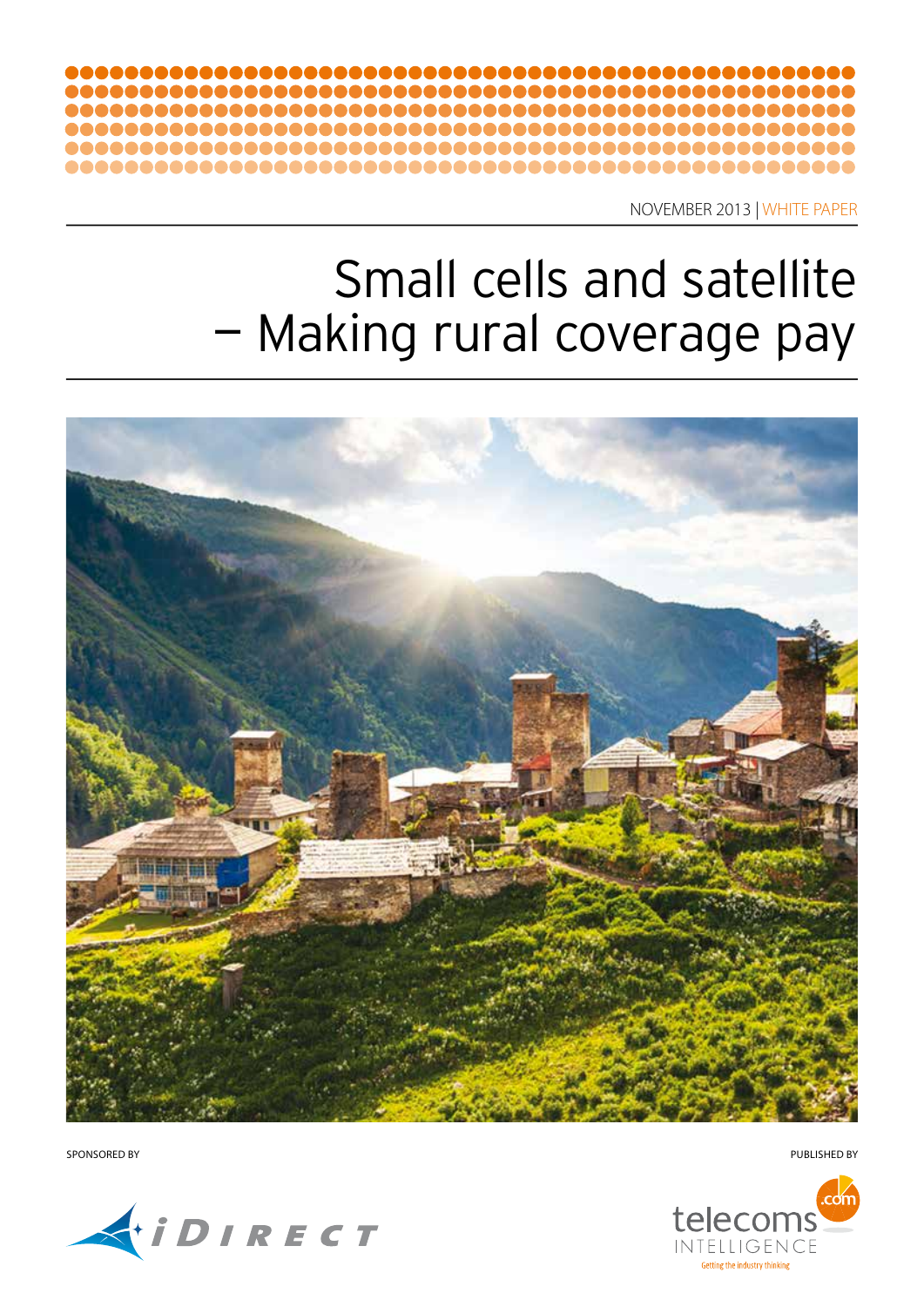### Synopsis

2

In the densely populated urban areas of many markets, mature and emerging, cellular telephony has reached or is nearing saturation. Competition in these metropolitan markets is fierce and mobile operators are now intent on expanding their reach into remote and rural areas in a bid to drive further growth in subscriptions and revenues.

Historically many of these territories have been under-served by both fixed and mobile communications networks—a discrepancy that has caught the attention of national and international regulators and non-governmental development agencies. These groups are keen to see improvements in rural connectivity for the benefits that it brings to citizens and they are adding momentum to operator activities in outlying regions.

Meanwhile in emerging markets where penetration is low overall, service availability is most scarce in remote and rural areas, restricting communication and economic improvement for the communities most in need.

Mobile operators therefore have two compelling reasons—the drive for further growth and the need to help bridge the digital divide—to expand coverage into rural and remote locations.

Unfortunately this is not a straightforward process. Remote locations can often be difficult to access and costly to service. A macro NodeB with a tower high enough to provide wide coverage requires considerable construction work as well as a continuous power source; both of which are difficult to provision away from built-up areas.

This increases the cost for a deployment where operators may already be facing challenges in terms of the site's profitability.

Compounding this is the problem of backhaul; the cell site must be linked back to the rest of the network. Fibre is not always an option for backhaul in dense urban areas, let alone outlying regions, while microwave is limited by distance and factors such as line of sight.

So a solution is required that can keep deployment costs down, restrict the need for extensive civil works, limit the cell site's power requirement and guarantee high quality backhaul connectivity, all in the most remote of locations.

Small cells in combination with satellite backhaul offer just such a solution—one that can make these deployments profitable and yet one that many operators will perhaps not have considered.

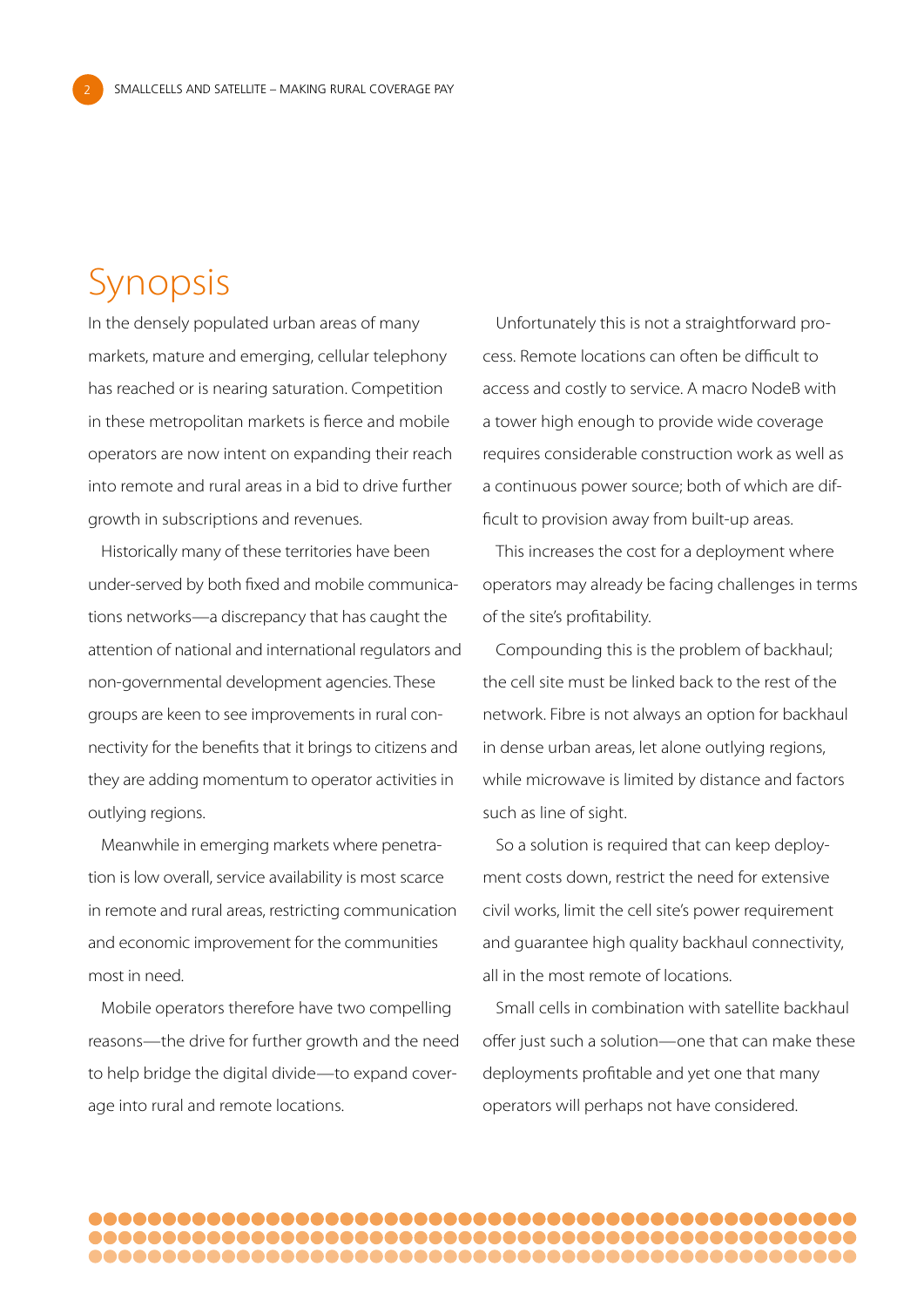### Remote and rural: Demand is high

Deployment of mobile networks has, from the industry's outset, begun in densely populated urban areas. It was true with analogue systems and it has been true with every upgrade and improvement through to today's LTE networks. The reason is simple, these areas are centres of wealth and the density of the population affords the operators scale in their deployments.

Service uptake has accelerated dramatically in a relatively short space of time. It took more than 20 years for the first billion mobile subscriptions to be taken up but only a little over three years to add the second billion. Less than two years were needed to add the third billion and 18 months to add the fourth. Growth has more or less levelled out since then and Informa's WCIS Plus puts the global mobile subscriber base at 6.73 billion at June 2013.

This is close to the current world population but by no means does it reflect the true penetration of cellular service. There are some 25 markets—predominantly in Africa and Asia Pacific where penetration is still less than 50 per cent, for example; the global penetration figure is heavily skewed by saturation in advanced markets.

Informa is predicting that, by the end of 2016 global mobile subscriptions will be nudging eight billion—and a good portion of this future growth will be achieved by connecting end users in remote and rural locations.

#### Mobile markets with sub-50 per cent penetration at 1Q13

| Market                                | Penetration at 1Q13 (%) |  |
|---------------------------------------|-------------------------|--|
| Burundi                               | 33.58                   |  |
| Central African Republic              | 25.80                   |  |
| Comoros Islands                       | 47.74                   |  |
| Cook Islands                          | 44.86                   |  |
| Cuba                                  | 14.65                   |  |
| Democratic Republic of Congo          | 30.91                   |  |
| Djibouti                              | 34.66                   |  |
| Eritrea                               | 5.71                    |  |
| Ethiopia                              | 24.63                   |  |
| <b>Federated States of Micronesia</b> | 35.80                   |  |
| Madagascar                            | 26.41                   |  |
| Malawi                                | 31.39                   |  |
| Marshall Islands                      | 29.19                   |  |
| Montserrat                            | 45.24                   |  |
| Mozambique                            | 44.48                   |  |
| Myanmar                               | 6.30                    |  |
| Nauru                                 | 26.38                   |  |
| Niger                                 | 32.28                   |  |
| North Korea                           | 8.20                    |  |
| Papua New Guinea                      | 46.15                   |  |
| Somalia                               | 48.10                   |  |
| South Sudan                           | 26.03                   |  |
| Tonga                                 | 42.26                   |  |
| Turkmenistan                          | 47.13                   |  |
| Tuvalu                                | 45.00                   |  |
|                                       |                         |  |

Source: Informa Telecoms & Media World Cellular Information Service Plus

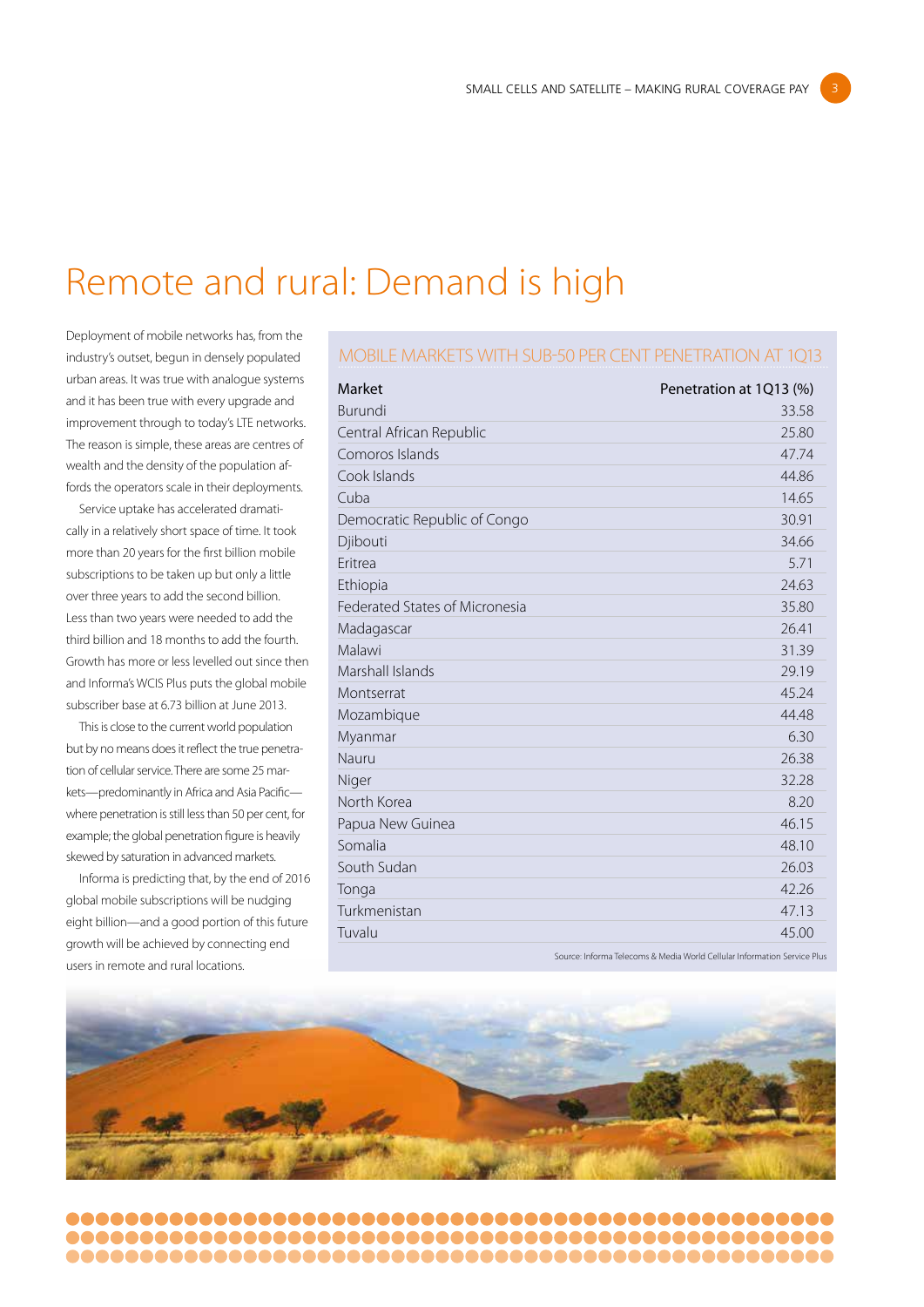4

A 10% increase in mobile penetration can bring about a 4.2% increase in productivity in developing markets

Source: Deloitte/GSMA

Operators have traditionally approached remote and rural deployments with caution, wary of both the economic and technical challenges. Today, advances in technology are enabling solutions that address both sets of concerns. This is fortunate indeed, as governments and regulators are concerned with the end goal of connectivity rather than the means of its delivery, in both mature and emerging markets. And they are driving operators to make that connectivity a reality.

The benefits of connectivity

In Germany and the UK, two of Europe's most advanced markets, certain LTE licences came with strict coverage obligations designed to improve rural connectivity. Winners of the German digital dividend spectrum were required to deploy in underserved rural areas before they were allowed to build out LTE in the more profitable urban centres.

In developing and emerging markets

the correlation between improvements in telecom service availability and improvements in key economic indicators has been well documented—and employed by the ITU, as well as national regulators and development agencies, to highlight the importance of improving remote and rural connectivity.

In a 2005 paper exploring the impact of mobile telephony in Africa published by Vodafone, the authors asserted that a developing country with a ten per cent mobile penetration advantage over its neighbour between 1996 and 2003 would have enjoyed growth in GDP per capita that was 0.59 per cent higher as a result.

In research conducted with Deloitte, the GSMA sought in 2012 to assess the impact of 3G data services in 14 markets, developing and mature, concluding that a doubling of mobile data use would increase GDP per

#### Penetration of ICT services by region, ITU 2012 (per 100 inhabitants)

|                  | Fixed telephony | Mobile telephony | Mobile B'band | Fixed B'band | <b>Households</b> | Individuals using<br>the Internet |
|------------------|-----------------|------------------|---------------|--------------|-------------------|-----------------------------------|
| Africa           | 1.4             | 59.8             | 7.1           | 0.3          | 5.3               | 14.3                              |
| Arab States      | 9.4             | 101.6            | 14.3          | 2.6          | 29.6              | 33.7                              |
| APAC             | 13.2            | 83.1             | 15.8          | 6.9          | 28.6              | 28.8                              |
| <b>CIS</b>       | 25.9            | 158.9            | 36.0          | 11.3         | 42.1              | 46.4                              |
| Europe           | 40.2            | 123.3            | 50.5          | 25.8         | 74.0              | 71.2                              |
| Americas         | 28.6            | 105.3            | 39.8          | 16.0         | 56.0              | 57.2                              |
| Developing world | 13.3            | 84.3             | 13.3          | 5.0          | 24.0              | 27.5                              |
|                  |                 |                  |               |              |                   | Source: ITU                       |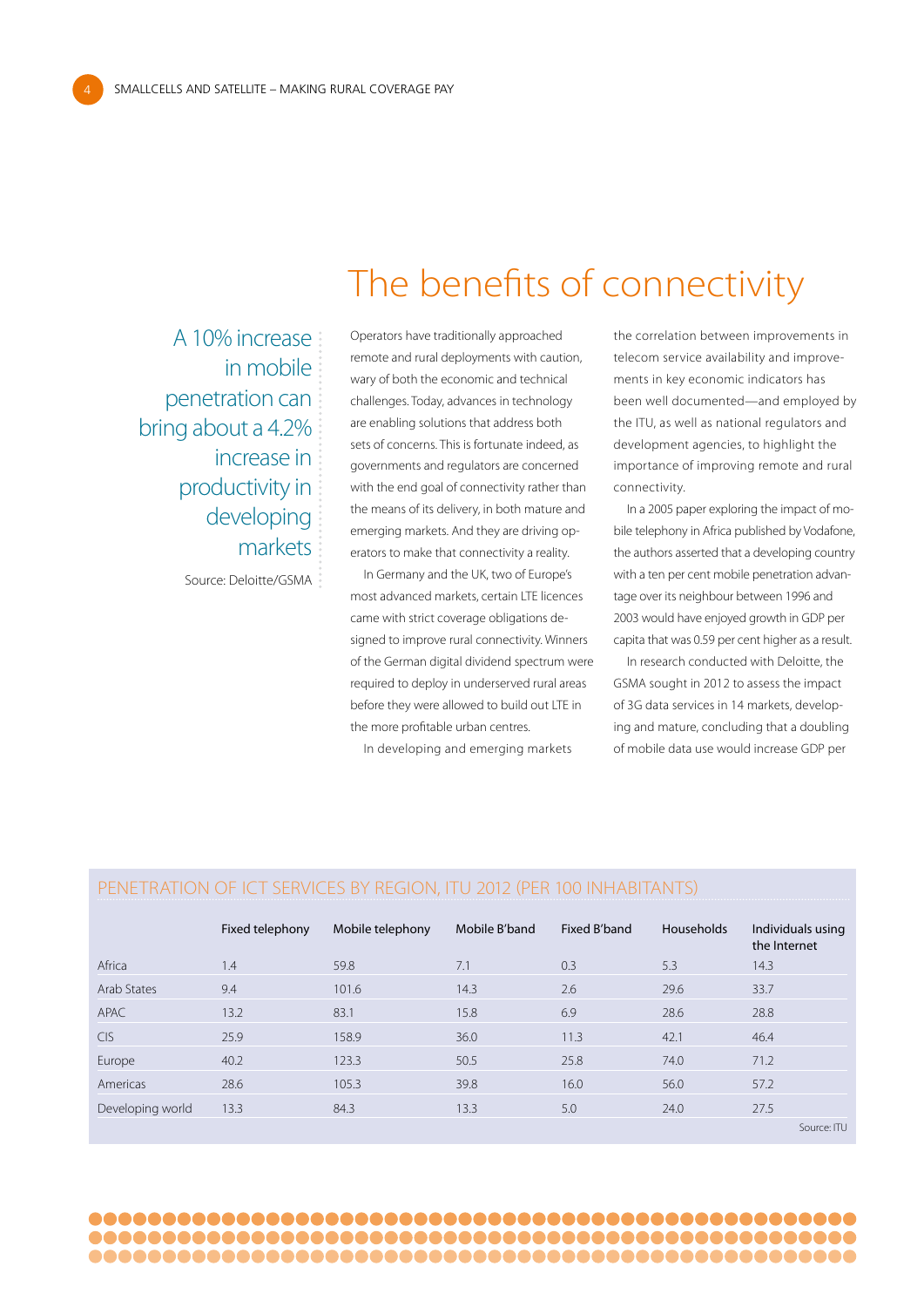capita growth by 0.5 per cent. The study also concluded that a ten per cent increase in mobile penetration brought about a 4.2 per cent increase in productivity in developing markets.

And research is not limited to the mobile industry trying to prove its own worth. The Banco Central de Reserva Del Perú, published a paper in 2012 entitled The Effects of Mobile Phone Infrastructure: Evidence from Rural Peru. The paper's authors charted the effects on Peru's rural population of a dramatic expansion of rural coverage between 2001 and 2007. Summarising their findings, the authors noted:

"The results suggest that coverage has a

strong positive impact on cell phone ownership, hosehold wage income, assets and expenditures. The magnitude of these effects are large, with wage income increasing by 57 per cent and total expenditures by 61 per cent… We find evidence that mobile phone coverage increases the income, assets and expenditures of rural customers."

Operators are either being pulled into rural areas by their need to grow revenues or being pushed by state agencies keen to improve the lives of rural dwelling citizens. The question is no longer one of 'if', it is one of 'how', and operators must find ways to overcome the challenges associated with remote deployments—and they must derive a profit.

Wage income in rural Peru increased by 57% as mobile population coverage increased by 15 percentage points between 2001 and 2007

Source: Banco Central de Reserva Del Perú

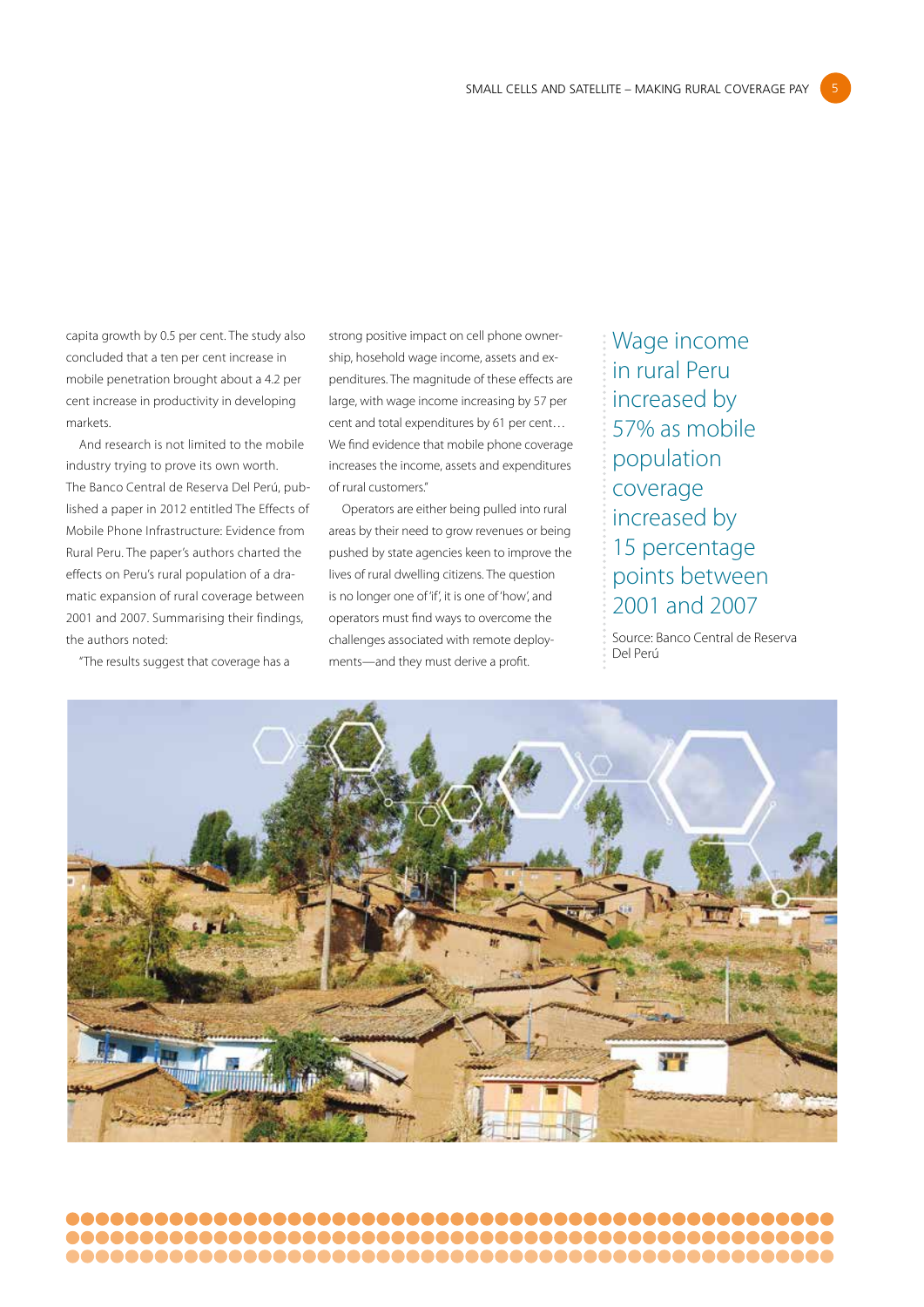## Understanding the challenges

A November 2010 survey conducted by Informa Telecoms & Media found that cost was felt to be the biggest barrier to operators' expansion of rural coverage, followed by concern over the business case, the absence of an existing power source and security problems.

6

Responding to a subsequent survey question, in which the costs of rural coverage provision were broken out, 52 per cent of respondents cited the cost of building backhaul as the greatest challenge involved in providing rural connectivity. Just under a third opted for problems with the business model, while just six per cent cited the cost of the base station itself.

Backhaul is chief among operators' economic concerns in these scenarios and one might well ask why. The problem lies in the distances that must be covered. Fiber is the clear leader among backhaul solutions in terms of technical performance but it is not a realistic option for rural areas. The cost of provision for fiber has meant that it is still to be universally deployed for backhaul even in advanced, relatively

compact and densely populated metropolitan markets, let alone in the remote and rural regions of emerging markets.

In coastal areas of African markets, the arrival of submarine cables has brought fiber to the shores, says Steve Good, vice president for network services at satellite operator Intelsat, but inland buildouts have been slow and generally unreliable. Fiber cuts, accidental and intentional, have further slowed progress.

The next most popular solution is microwave—but this is not without its own issues in remote areas. Microwave towers are large, and expensive to deploy and maintain. Over long distances operators will need to use multihop microwave and the installation of towers and sourcing reliable power in the intervening locations magnifies these issues.

Intelsat's Good reports that mobile operators will generally opt to use microwave in situations where up to three hops are required. Only where four or more hops would be needed have operators tended to find it more economically beneficial to use traditional satellite backhaul; itself a costly option.

Base station costs might not have scored highly in Informa's survey of challenges to rural deployment but the capex outlay involved in deploying a macro cell site is non-trivial. When leading infrastructure vendor Ericsson deployed a cell site in the small riverside town of Belterra in Brazil's Amazon rainforest in 2009 it did so at a cost of \$300,000, because the nation's operators did not want to take the risk.

Traffic levels when the site had been connected to the Vivo network and activated led Ericsson to calculate that ROI would have come inside six months had Vivo made the investment itself.

To illustrate the size of the rural connectivity problem in a market like Brazil, Sergio Quiroga da Cunha, who leads Ericsson's operations in Latin America, told Telecoms.com that the country would need to double its existing number of cell sites—which was in the region of 60,000 at the end of 2012—in order to provide coverage to all of its remote and rural citizens.



#### What is the biggest barrier to infrastructure expansion into rural areas?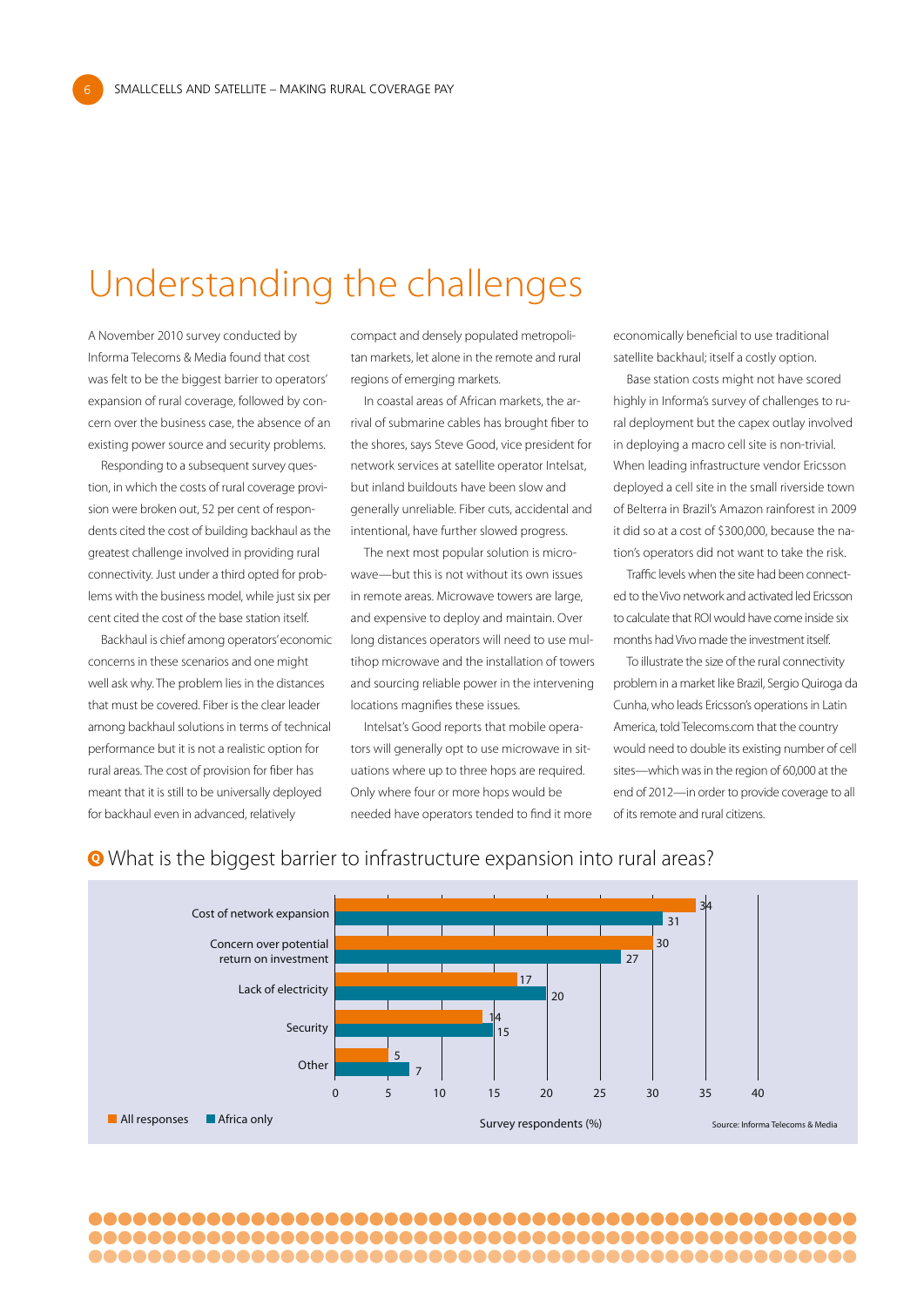#### Which of the following do you think represents the greatest challenge in providing rural connectivity?



Source: Informa Telecoms & Media

Expanding coverage on a geographical basis like this requires a full size Node B and a very tall tower that maximises the reach of the site. This in turn requires significant earthworks, concrete and construction activity. Additional facilities are required to house the generator, which in turn needs feeding with fuel on a constant basis. Fuel is a valuable resource in remote and rural areas and generators are often targeted by diesel thieves. So security staff have to be employed and their effectiveness is often unpredictable at best.

If the costs for the Belterra deployment are typical then the investment associated with the kind of expansion that Quiroga da Cunha

was talking about would run into many billions of dollars—if Brazilian operators were to use macrocells to provide coverage.

But macrocells are not the only option available to operators looking to provide coverage to remote and rural areas. And fiber, microwave and traditional satellite are not the limit of choice for backhaul.

Small cells backhauled over new, High Throughput Satellite connections that can be dimensioned in real time to meet demand, represent a cost-effective and fresh approach to a well-established and hitherto expensive problem.

#### OPERATOR'S VIEW

*"The main technical challenge we face in terms of rural connectivity is to establish the connection between two very distant localities that cannot be covered by a transmission link. Sometimes we are required to install a relay site in a deserted area, just to interconnect these two communities, unnecessarily increasing network Opex.* 

*Then there is a problem in the supply of building materials; roads are a real obstacle here. There are also difficulties regarding site power supply, because African communities do not all have reliable sources of energy.* 

*Commercially, the rural sites are generally considered sites where costs are offset by urban sites with high potential. Sometimes it can be almost impossible to monetize these rural sites, where often people are unable to read or write. The purchasing power is very low in rural areas, so the ARPU in these areas is very low."*

Sub-Saharan African operator

#### HIGH THROUGHPUT SATELLITES

High Throughput Satellite solutions exploit frequency reuse technologies similar to those used in cellular networks, along with tightly focused spot beams, to derive greatly improved spectral efficiency. Whereas traditional satellite systems use a very wide single beam to cover vast terrestrial areas, HTS systems continuously recycle frequency on the remote side, connecting to a feeder link through a hub infrastructure.

The most advanced satellites that are currently in deployment promise to be able to offer the key benefit of higher data speeds at lower cost. According to Northern Sky Research, High Throughput Satellites will supply at least 2.3Tbps of capacity by 2022, while COMSYS has forecast that Ka- and Ku-band High Throughput Satellites will account for 90 per cent of all available bandwidth by 2015.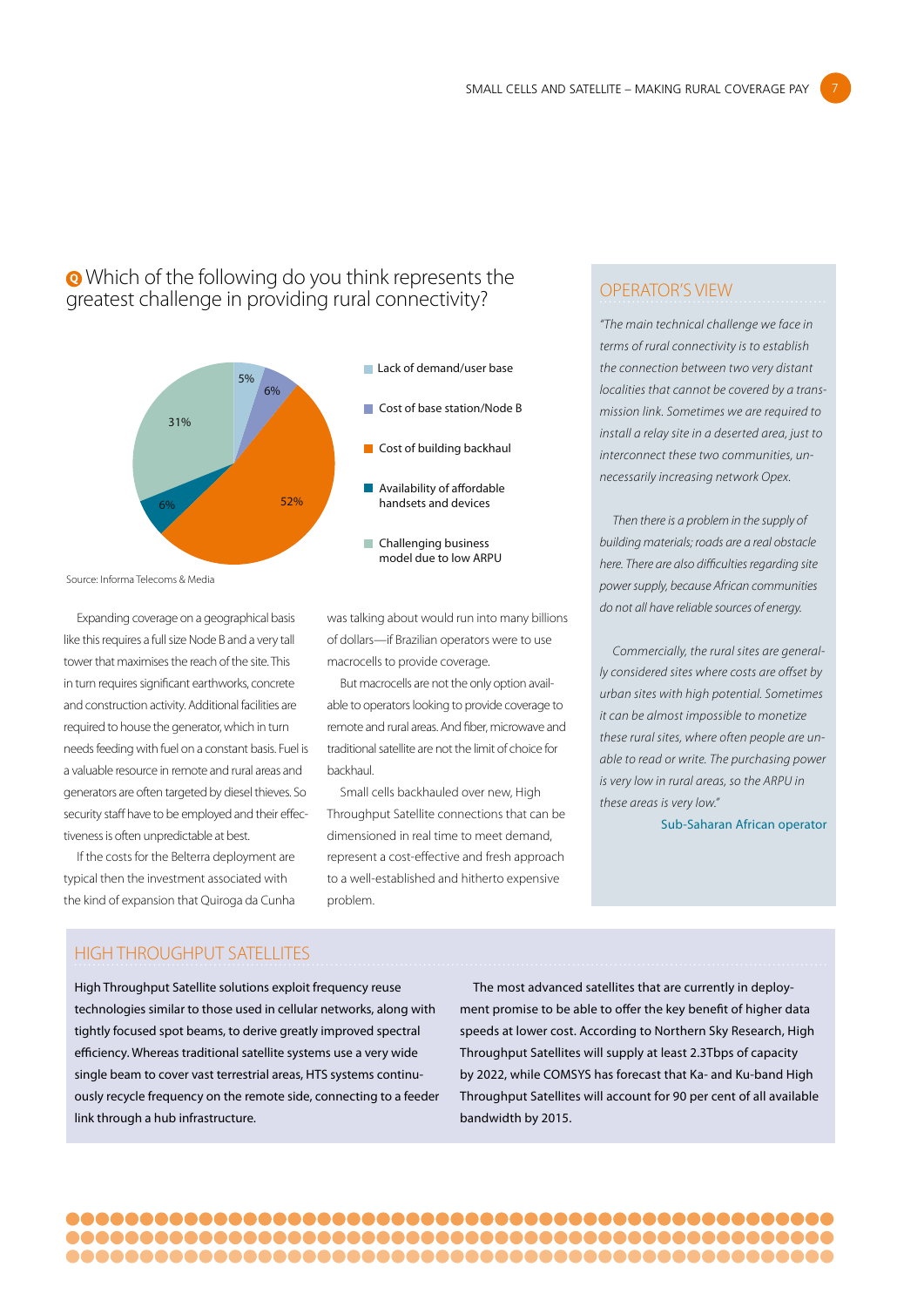## Small cells and satellite: alternative solutions

Much of the focus on small cells in recent years has been on the domestic femtocell market. But public access small cells offer a convenient alternative to the significant structural and installation work required to deploy a macrocell in remote or rural positions, the problems associated with powering the cell site and the concerns around the business model that operators must face.

8

The use of small cells in remote and rural deployments could enable operators to look at their coverage requirements and obligations from a different angle; focusing on on the provision of connectivity to people rather than geographies.

"If you look at most rural communities they're usually pretty compact," says Richard Deasington, director of market development at iDirect. "A small village might be one kilometre square, with a couple of hundred houses and there will be a big gap between that village and the next one. A big macrocell will consume a lot of energy in providing coverage for livestock and not much else. The alternative is to place a small public access cell at the heart of each of these villages and backhaul using satellite from each location."

Obviously small cells are a great deal cheaper than their macro counterparts. They can be bolted to walls or poles and innovation around power consumption means that a solar panel is all that is required to keep them running. They also allow operators to judge deployment business cases on very specific locations and revenue opportunities.



Traditional satellite coverage provided a large beam to cover an entire region, but limited capacity made it an expensive resource.

Small cell specialist ip.access has made efficiency gains in its products such that a small cell with a 1 – 2 Watt transmitter can be powered by a solar cell, according to Dr. Nick Johnson, founder and chief technical officer. Such a cell could have a radius of one kilometer. A 32-user 3G cell deployed along these lines could support between two and three hundred subscribers, Johnson says.

"With that you have something that is free standing, has relatively low capex and near zero opex," he says. "It's very easy to deploy and also not vulnerable to the infrastructure issues that are inherent in these kind of rural deployments, where anything that has possible resale value can get stolen. If you can make it secure and reduce its vulnerability to the interruption of supply so that it is self sufficient in power, then that's a really powerful proposition."

It is not an entirely new idea. Japanese operator Softbank, one of the most committed small





cell operators in the world, was recognised by the (then) Femto Forum in 2009 for its Niimi project which saw the operator deploy 3,000 small cells in rural locations throughout Japan.

Meanwhile, satellite has long been in use as a backhaul solution for remote cell sites, and economies of scale have brought capex costs well under control. Satellite coverage cannot be matched by other technologies and capacity can be provisioned extremely quickly. Historically the problem with satellite has been opex; the monthly cost of access has been off-putting for operators.

But the advent of High Throughput Satellite technology and innovation in the terrestrial infrastructure that controls the satellites themselves are changing the economics of satellite backhaul. Steve Good says that these new technologies have brought the point at which satellite becomes attractive relative to multihop microwave down towards two hops.

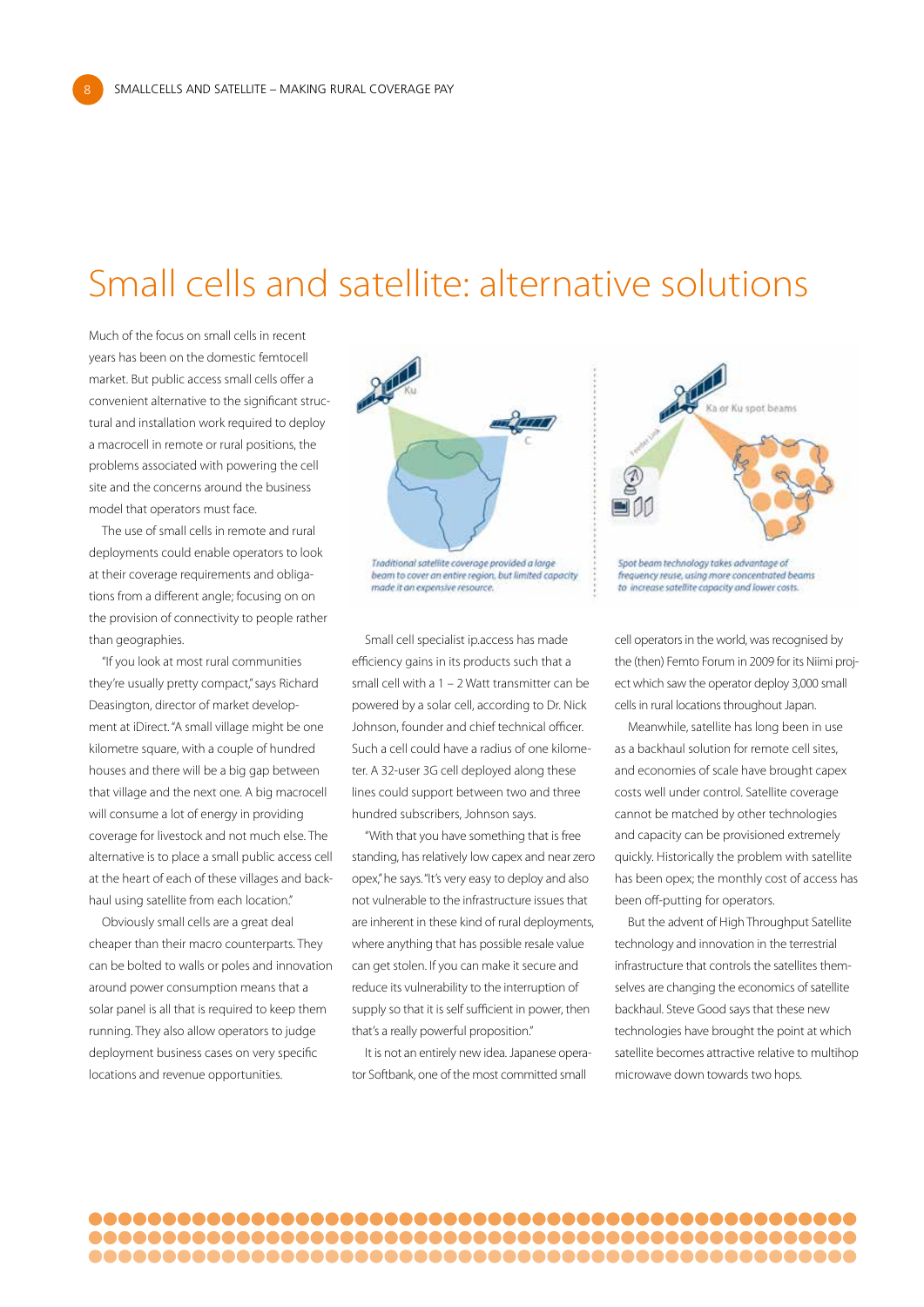### Combined benefits

Small cells are an attrative alternative to macrocells for remote and rural deployments, and High Throughput Satellites offers great improvement on legacy satellite technologies in terms of efficiency and cost. But it is only when the two solutions are deployed in combination that their potential can be truly exploited.

Previously satellite backhaul for macro cells relied on Single Channel Per Carrier (SCPC), an architecture that keeps a satellite link open, consuming bandwidth, regardless of the volume of traffic being backhauled. This suited large cellsites where traffic volumes were high and traffic profiles comparatively uniform because backhaul was allocated to accommodate peak traffic.

But SCPC is inefficient where an operator is looking to backhaul a higher number of smaller sites with varying traffic, as it would be with a small cell deployment.

A large portfolio of small cells, deployed to

cover the specific locations of the addressable population, would generate very different traffic patterns than would a smaller number of macrocells. With far fewer users, each site is likely to be peakier, because a single call would represent a larger relative shift in traffic. For a deployment of small cells, a dynamic control system that offers immediate response to demand can drive efficiencies and cost savings.

Much as the current trend in advanced markets is towards data sharing plans that allow subscribers to apportion their data allocation to a range of devices, dynamic satellite control systems can deliver the bandwidth only where it is needed, making more efficient usage of a high value, high cost resource.

The iDirect satellite platform is one such system, explains Richard Deasington. "Our system sends a burst time plan to all satellite remotes, which tells them when to send their traffic so that they don't overlap," he says.

"The system communicates this burst plan to each remote site eight to ten times each second and that's the essence of this kind of network; it works on a bandwidth on demand basis."

9

But architectural elegance and bandwidth efficiency are not the only benefits to such an approach. Public access small cells are extremely affordable, with a single unit likely to cost as little as \$3,000—in some cases less. As we have seen, a single macro NodeB deployment can run to hundreds of thousands of dollars and will generate substantial costs associated with installation and maintenance.

In remote and rural areas such a cell will be providing coverage over large, unpopulated expanses. A small cell can be installed and functioning inside a day, powered by sunlight and requiring no ongoing maintenance. And it provides coverage exactly and only where it is needed.

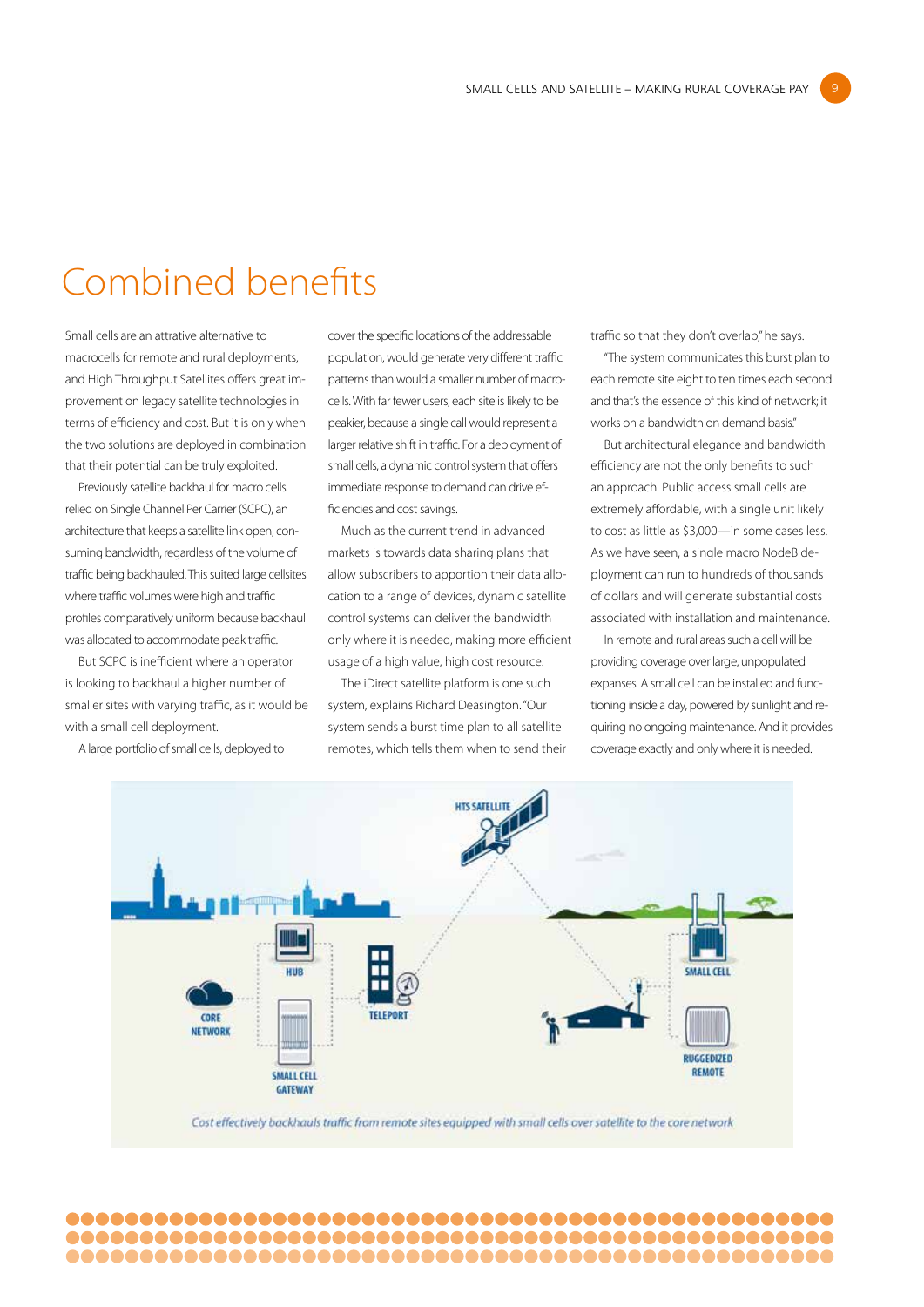In combination with the reduction in satellite backhaul costs that will result from the increased availability of High Throughput Satellite systems, small cells could offer a significant cost advantage, as Richard Deasington explains: "With bandwidth being allocated ten times a second

you can make a saving of between a factor of three and five on your bandwidth requirement. It makes a huge difference to be able to pool that bandwidth and you're then looking at a situation where the cost is a third of traditional satellite backhaul costs."

In such a scenario, mobile operators are only paying for the satellite bandwidth that they are using, and only providing the backhaul where it is needed, in real time, using infrastructure that is likely to pay for itself in days or weeks rather than months or years.

#### OPERATOR'S VIEW

10

*The use of small cells in remote location, in combination with satellite backhaul, could help to reduce deployment costs associated with macro cell deployment.*

*The expansion of small cells is very low capex because of lower hardware costs and lower power requirements. Also, the opex for satellite backhaul could be shared between the small cells and macro cells because rural sites* 

*can easily operate with a capacity of 1Mbps, sometimes up to 2Mbps. Sometimes we launch sites with a capacity of 512Kbps, when the population and targeted traffic is low.*

*The use of satellite in rural backhaul has advantages because, for a point-to-point connection, the installation is very fast and the site can quickly be functional without adding unnecessary sites along the route.* 

*Bandwidth prices are still high in Africa which can be a challenge. They can be around US\$3000 bidirectional, depending on availability and the band which is a real drag in the expansion of VSAT in Africa. Halving the price would really benefit MNOs in Africa, in particular, that are using VSAT in their backhauling.*

Sub-Saharan African operator

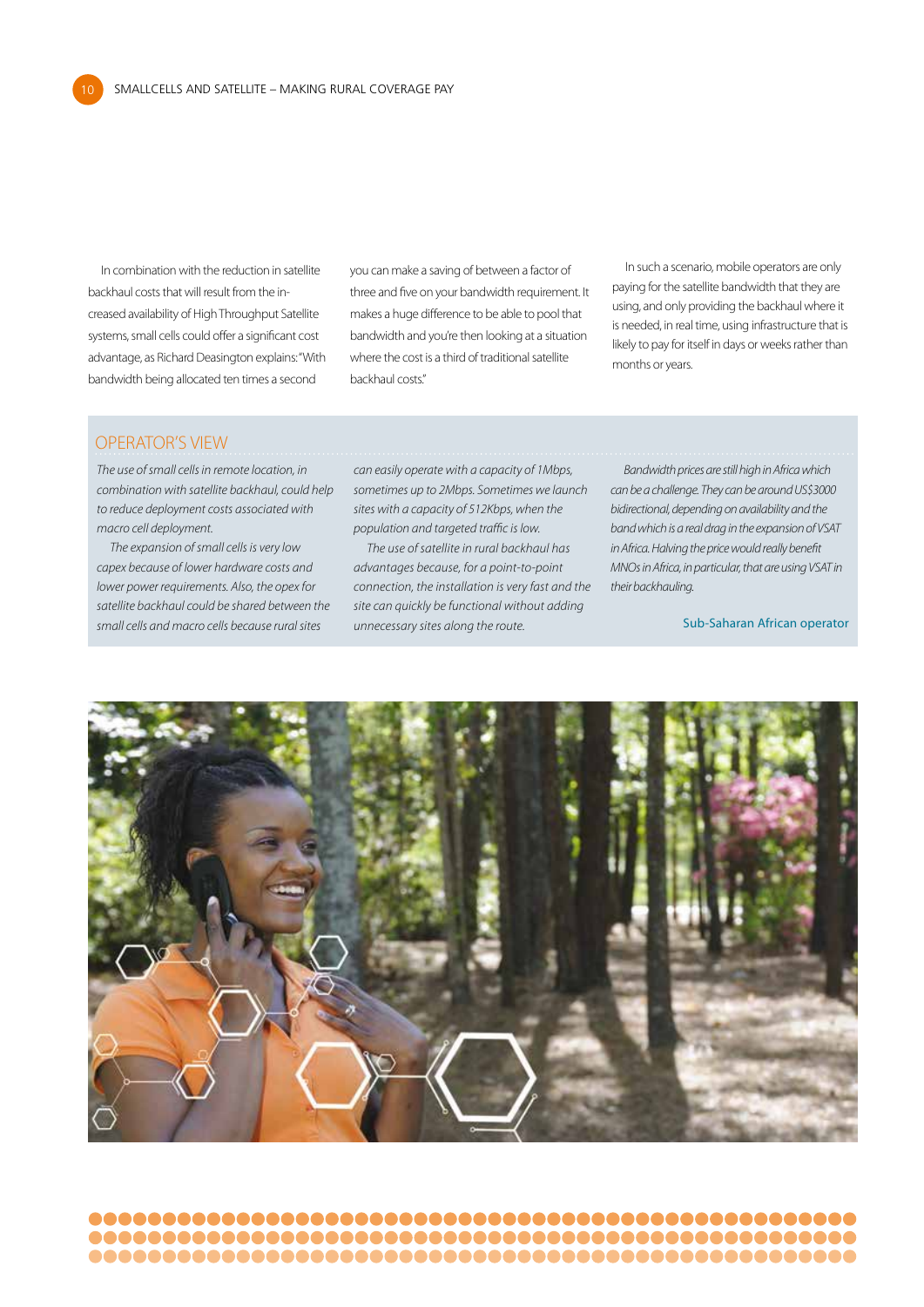The provision of communications services tion in dense urban environments is driving opportunities.

But operators face significant challenges to their business cases in remote and rural arpurchasing power is low.

Traditional macro cell site installations are difficult to justify in sparsely populated infrastructure.

Backhauling sites in these areas is another Historically satellite connectivity has been many deployments.

The use of small cells in combination with when and where it is needed. In a survey carried out in 2012, Informa uncovered significant support for just such a model,

### Such solutions offer marked

- Efficient use of satellite bandwidth;
- Cost of deployment for rural/remote cell sites;
- Power management and security for rural/remote cell sites;
- Cost of backhaul provision; and
- Speed of deployment

Satellite backhaul should no longer be dismissed out of hand as too expensive; in combination with small cells it represents an rural locations.

**Would you consider** evaluating a solution that utilized outdoor femtocell/ small cell technology and all IP based satellite backhaul for remote and rural coverage?



Breaking down the 230 respondents that answered the question 69 respondents used satellite in their network while 161 did not. For those using satellite 90% of respondents stated they would be interested in evaluating a satellite and small cells solution, along with 78% of non-satellite users.